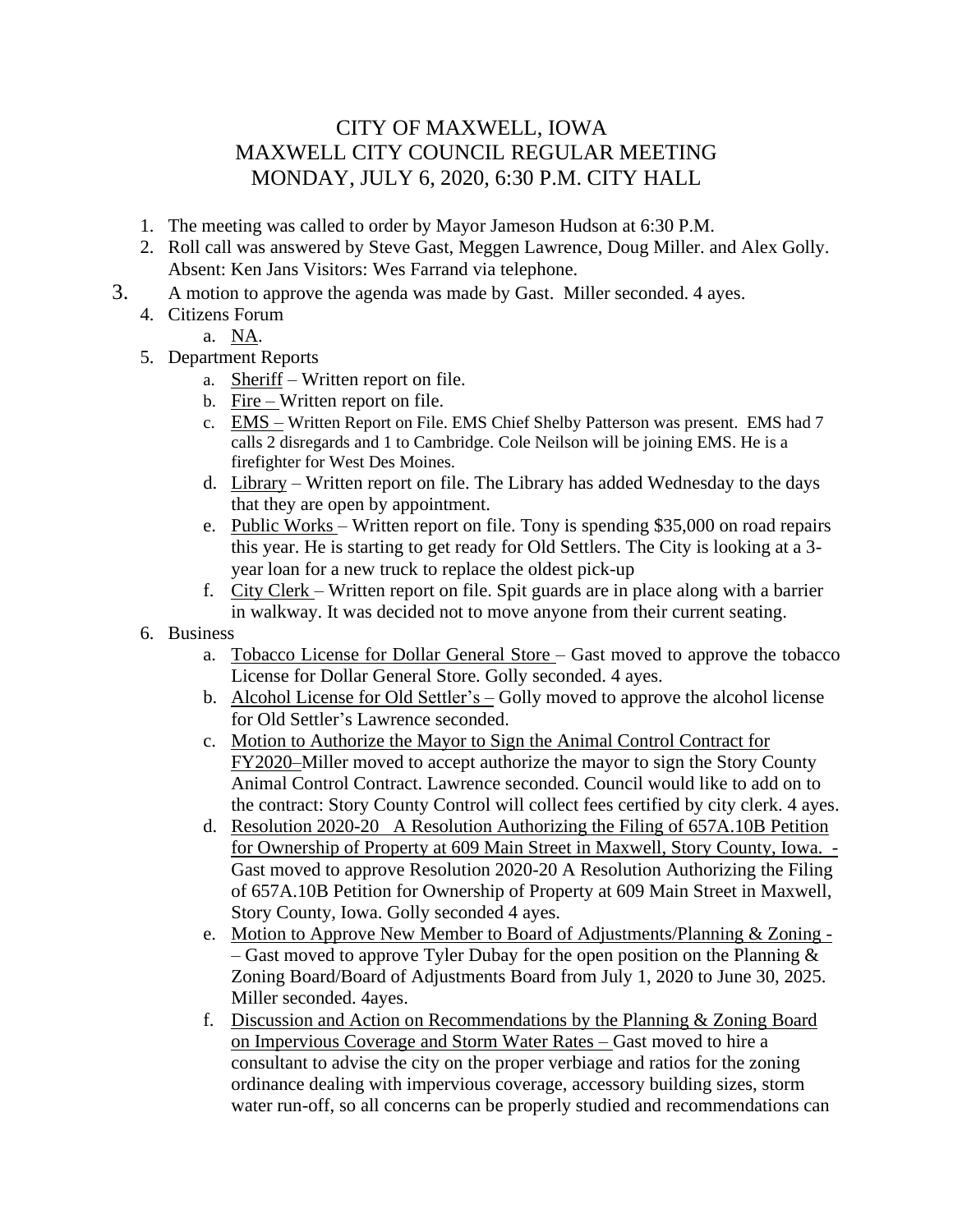be made. Lawrence seconded. 4 ayes. Steve recommend contacting several consultants to come in at the next meeting and tell the council what they can do for the city.

- g. Discussion on the Direction the Council wants to take on Accessory Building Sizes- This was item was rolled into above discussion.
- h. Appoint Representatives to Story County Economic Development Group. Doug is head of the Economic Committee. Steve volunteered to be alternative representative.
- i. Discussion and Action on Leasing 116 Metcalf  $St. -$ . Gast moved to rent the open space at 116 Metcalf to Brian and Kami McDonough for the cost of \$25 a year with a yearly contract. Lawrence seconded. 4 ayes.
- j. Discussion and Action on Late Payment Fees on Delinquent Water Bills. Discussion on whether people have gone back to work after the covid shut down. Gast moved to rescind Resolution 2020-10 effective July  $31<sup>st</sup>$  for August billing. Miller seconded 4 ayes. It was also discussed that if the situation got worse that they would reinstate the resolution.
- 7. Council and Mayor Reports
	- a. Covid-19 Discussion of loss of money and hours that were worked for City Hall and Library.
	- b. Complaints 1) 320 Maxwell St.- Complaints about animals and junk at the resident was received. This is not the first time we have had to complaints about the residence. Clerk to send letter with the nuisances listed along with pictures giving them 10 days to clean up or it will be turned over to the attorney. 2) 100 Maxwell St – Complaints about the great Pyrenees running loose and acting aggressive. Clerk is working with Story County Animal Control and attorney. 3) Fireworks – Complaint about the fireworks was received. The city follows state code for fireworks. The city will be more proactive with reminding residents of the code in the future. 4)  $521\,6^{th}$  St – Complaints of tall grass and weeds. There have also been complaints of garbage such as melon rinds and eggshells being thrown in the yard. Deputy clerk had already sent tall grass letter. Clerk will investigate the complaints further and write another letter. 5) 700 Main St – Complaints about tall grass, junk vehicles and trash in the yard. Council was told vehicles run. Clerk was told to send letter for grass and trash. 6) 618 Metcalf – Reports of Junk and junk vehicles and rodents in the yard. Fence is hiding a lot of the junk. Council wants Tony to take pictures and a letter should be sent out.
	- c. Steve Gast  $-1$ ) Steve is glad to see the Farmers market move to the park. They cannot block 2nd St because it is a farm to market road. Council talked about Old Settlers and farmers market on the same weekend and where to put the farmers market. 2) Steve brought up the Whimsical Wine Trailer and how they can serve wine and let people wonder the farmer's market with it. Jameson explained process for commercial alcohol permit and that the Whimsical Wine Trailer is working with the Sate of Iowa Alcoholic Beverages Department to change the permit to the park. 3) Steve has had questions about fences. If the city has ordinances that the fence is to be built on the property line, then who maintains the neighbor's side of the fence? What happens if the neighbor does something to damage the fence such as put dirt against it so that it rots or gouges it with a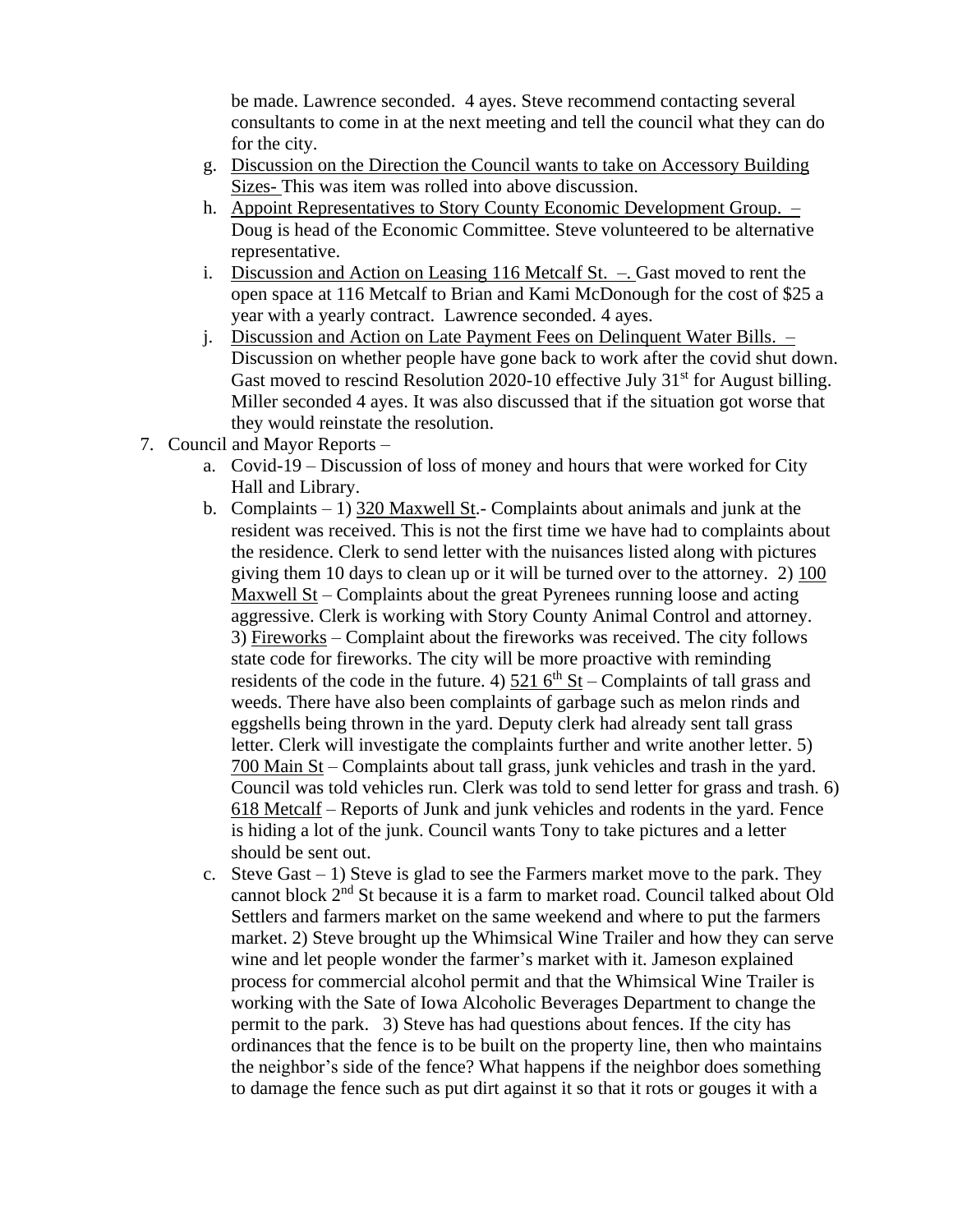lawn mower? Who repairs the fence? Steve has asked permission to talk to the attorney about these questions.

- d. Alex Golly  $-1$ ) Alex would like to put on Facebook and the newsletter that golf carts/atvs/utvs cannot drive on HWY 210. 2) Alex would like to see a list of streets being repaired this year.
- e. Doug Miller 1) Doug would like to see that the streets get repaired early this year. If not early, then hold the repairs and get first on the list next year. 2) Doug asked Wes Farrand about the Speed signs on Hwy 210 and when they would be moved. Wes will investigate it. 3) Doug asked Wes about the handicap ramp that would go in next to the post office. Wes will get with Steve on Tuesday to discuss. 4) Doug was wondering where the process was for the TIF for the Dollar General area. The bond council is working with the city to finish up the old districts. 5) Doug asked about where we where in buying the Sidwell property. There was a mix up and Ahlers & Cooney is working with the city to get it finalized.
- f. Jameson Hudson –1) The School would like to know if the city would be interested in doing the streets around the school when they redo the parking lots. It would be cheaper to do them together. 2) The school would like to know if the city would consider shutting down Metcalf between  $3<sup>rd</sup>$  St and  $4<sup>th</sup>$  St. It would be safer for the kids crossing and delivery trucks would be backing across Metcalf to deliver food. 3) The school is still interested in sharing libraries. City, Library Board, and school will have to sit down and discuss.
- 8. Consent Agenda
- **1)** Gast moved to accept the June 1<sup>st</sup>, 2020 minutes, Miller seconded. 3 ayes. 1 abstain-Golly

| <b>CLAIMS REPORT</b>               |                                 |               |
|------------------------------------|---------------------------------|---------------|
| <b>VENDOR</b>                      | <b>REFERENCE</b>                | <b>AMOUNT</b> |
| <b>ACCESS</b>                      | <b>MONTHLY PRINTER RENT</b>     | \$165.91      |
| AFLAC                              | <b>AFLAC CANCER</b>             | \$252.48      |
| AHLERS & COONEY P.C.               | SEWER REVENUE CAPITAL LOAN      | \$6,075.00    |
| <b>ALLIANT ENERGY</b>              | <b>MONTHLY UTILITY BILL</b>     | \$4,866.35    |
| <b>BADGER METER</b>                | WATER METER READS MAY & JUNE    | \$685.30      |
| <b>BIG 8 TYRE CENTER</b>           | <b>TIRES FOR LAWN MOWER</b>     | \$59.04       |
| CALDWELL, BRIERLY, & CHALUPA LLC   | ABANDON BUILDING -609 MAIN ST   | \$226.00      |
| <b>CASEY'S BUSINESS MASTERCARD</b> | <b>MONTHLY GAS &amp; DIESEL</b> | \$659.86      |
| CENTRAL IOWA DISTRIBUTING, INC     | TOILET PAPER, INSECTICIDE, BAGS | \$322.30      |
| CHEM-SULT, INC                     | SODIUMHYPOCHLORITE              | \$403.00      |
| <b>CITY OF AMES</b>                | 1ST HALF OF RESOURCE RECOVERY   | \$4,830.00    |
| <b>CONSUMERS ENERGY</b>            | <b>RCH ELECTRIC</b>             | \$52.00       |
| <b>DAVE POMEROY</b>                | 6-8-2020 CEMETERY MOWING        | \$1,200.00    |
| DAVE POMEROY                       | 6/29/2020- CEMETERY MOWING      | \$600.00      |
| <b>DEBRA HAYES</b>                 | <b>BUDGET AMENDMENT MILEAGE</b> | \$13.80       |
| <b>ELECTRONIC ENGINEERING</b>      | <b>BATTERY PACK</b>             | \$21.50       |
| <b>IOWA LEAGUE OF CITIES</b>       | MEMBER DUES JULY 2020-JUNE2021  | \$804.00      |

**2)** Golly moved to approve the bills. Lawrence seconded. 4 ayes Bills presented were as follows: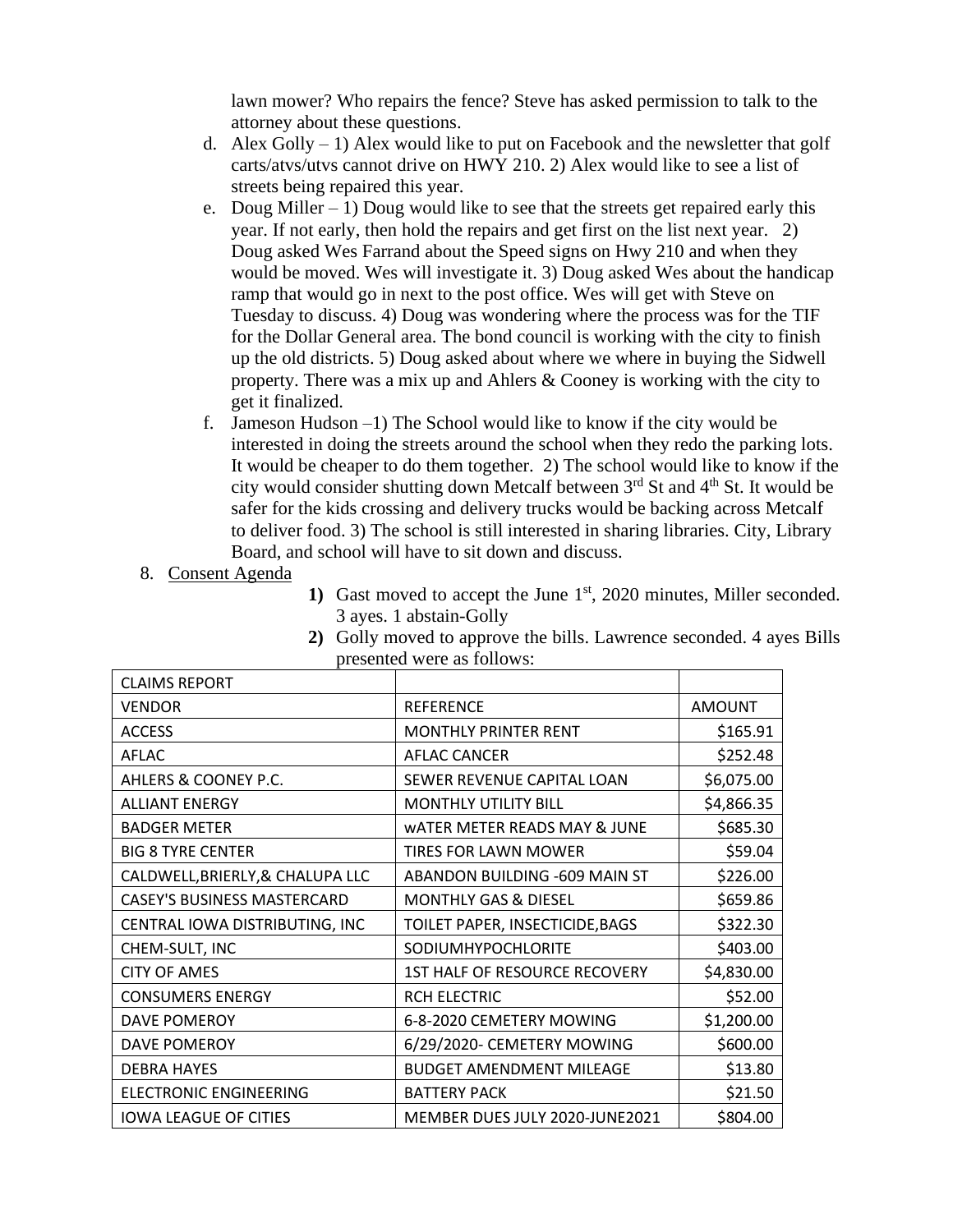| <b>IOWA ONE CALL</b>                 | <b>LOCATES</b>                       | \$39.60     |
|--------------------------------------|--------------------------------------|-------------|
| <b>IOWA REGIONAL UTILITIES ASSOC</b> | <b>RCH WATER</b>                     | \$846.95    |
| <b>IPERS</b>                         | <b>IPERS</b>                         | \$1,531.35  |
| JERICO SERVICES, INC                 | <b>DUST CONTROL</b>                  | \$2,821.00  |
| <b>KEYSTONE LABORATORIES INC</b>     | #1D03833-SOLIDS, BOD, NITROGEN       | \$202.50    |
| <b>KEYSTONE LABORATORIES INC</b>     | #1D04365-SOLIDS, NITROGEN, CBOD      | \$190.00    |
| <b>MAGUIRE IRON INC</b>              | ASSET MANAGEMENT PROGRAM             | \$10,733.00 |
| MID-AMERICAN RESEARCH CHEMICAL       | WIPE-OUT 50                          | \$1,143.00  |
| MAXWELL STATE BANK                   | <b>FED/FICA TAXES</b>                | \$2,621.17  |
| <b>MOMAR</b>                         | SPEED ZONE & ONE STEP                | \$3,230.38  |
| PETTY CASH                           | <b>POSTAGE</b>                       | \$17.15     |
| SAFE BUILDING COMPLIANCE & TEC       | BUILDING, ELECTRIC, PLUMB PERMIT     | \$2,246.86  |
| SYNCB/AMAZON                         | DVDS, BOOKS                          | \$359.14    |
| <b>TODD WHITE PLUMBING</b>           | <b>STORM DRAIN REPAIR</b>            | \$909.72    |
| <b>TONY NESS</b>                     | <b>BUILDING PERMIT REIMBURSEMENT</b> | \$195.77    |
| TREASURER-STATE OF IOWA              | <b>STATE TAXES</b>                   | \$1,078.00  |
| U.S. BANK                            | <b>AMAZON-BARRIER TAPE</b>           | \$195.07    |
| <b>U.S. POSTAL SERVICE</b>           | <b>PO BOX 215</b>                    | \$64.00     |
| <b>US CELLULAR</b>                   | <b>MONTHLY CELL PHONE</b>            | \$203.77    |
| <b>USABlueBook</b>                   | STENNER PUMP & ALKALINE CYANID       | \$617.32    |
| <b>VAN WALL</b>                      | #10148465,#10148563,#10155311        | \$267.20    |
| <b>WINDSTREAM</b>                    | 091143420-TELEPHONE                  | \$366.66    |
| <b>Accounts Payable Total</b>        |                                      | \$51,116.15 |
| Total Paid On: 6/17/20               |                                      | \$4,537.24  |
| Total Paid On: 7/01/20               |                                      | \$4,625.52  |
| <b>Total Payroll Paid</b>            |                                      | \$9,162.76  |
| ***** REPORT TOTAL *****             |                                      | \$60,278.91 |

| <b>Expenses by Fund</b> | June 9, 2020-July 1, 2020 |        |             |
|-------------------------|---------------------------|--------|-------------|
| <b>GENERAL</b>          |                           |        | \$23,160.93 |
| ROAD USE TAX            |                           |        | \$5,328.82  |
| <b>WATER</b>            |                           |        | \$18,318.58 |
| <b>SEWER</b>            |                           |        | \$7,385.23  |
| <b>WWTP FACILITY</b>    |                           |        | \$6,085.35  |
| <b>TOTAL FUNDS</b>      |                           |        | \$60,278.91 |
|                         |                           |        |             |
| Revenue by Fund         |                           | 20-Jun |             |
| 001 General             |                           |        | \$78,933.40 |
| 016 Washington Township |                           |        | \$13,166.89 |
| 110 Road Use Tax        |                           |        | \$5,505.96  |
| 112 Employee Benfits    |                           |        | \$74.27     |
| 119 Emergency Fund      |                           |        | \$7.62      |
| 121 Local Option        |                           |        | \$10,023.21 |